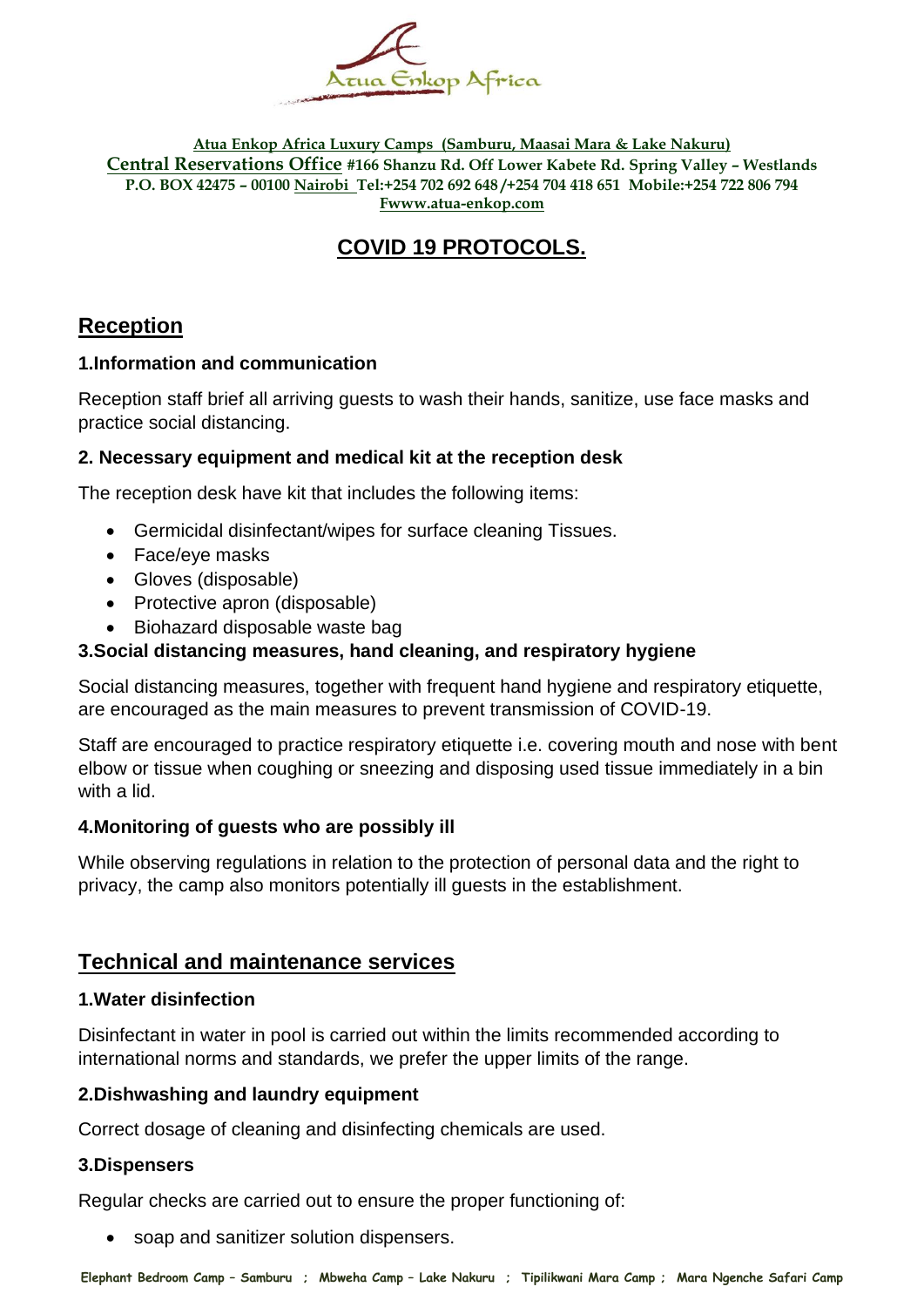

#### **Atua Enkop Africa Luxury Camps (Samburu, Maasai Mara & Lake Nakuru) Central Reservations Office #166 Shanzu Rd. Off Lower Kabete Rd. Spring Valley – Westlands P.O. BOX 42475 – 00100 Nairobi Tel:+254 702 692 648 /+254 704 418 651 Mobile:+254 722 806 794 Fwww.atua-enkop.com**

- hand dryers
- disposable tissue dispensers
- other similar devices.

### **Restaurants and bar**

#### **1.Information and communication**

Restaurants and bar staff are trained to perform personal hygiene (frequent regular handwashing, cough hygiene) as strictly as possible.

#### **2.Buffets**

The camps have stopped the use of buffet service.

#### **3.Washing dishes, cutlery and table linen**

All dishes, cutlery and glassware are washed and disinfected after use. Likewise, tablecloths and napkins are washed in the perscribed manner.

#### **4.Table setting**

Tables are arranged so that the distance from the back of one chair to the back of another chair shall is more than 1m apart and that guests face each other from a distance of at least 1m.

#### **5. Kitchen**

Enhanced cleaning is carried out in the Kitchen and all staff have face shields and disposable gloves. Special care is taken in the preparation and service of food to ensure no possibility of contamination

# **Cleaning and housekeeping**

#### **1.Cleaning and disinfection**

Enhanced hygiene services are in place in the cleaning of guest rooms and disinfection measures in common areas (restrooms etc.) as a general preventive measure during the entire COVID-19 epidemic.

#### **2.Monitoring of sick guests**

Housekeeping and cleaning staff are trained to inform the management or the reception desk of possibly sick guests in their rooms.

#### **3.Availability of materials**

Cleaning staff are trained in the use of personal protection equipment as listed below:

- a) Gloves-Disposable gowns
- b) Shoe covers
- c) Facial protection with a face shield and impermeable aprons.